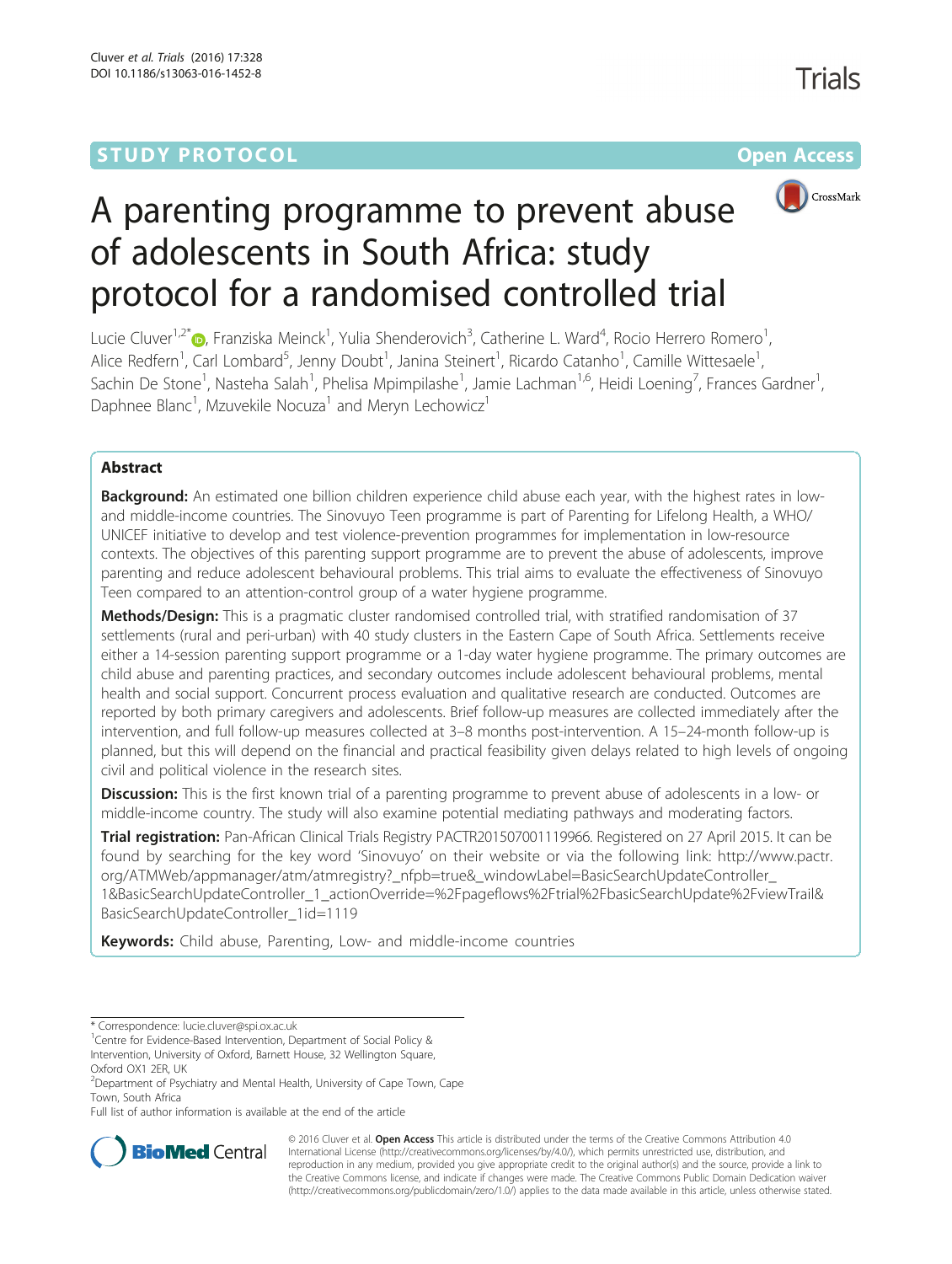## Background

Worldwide, an estimated one billion children experience abuse each year [[1\]](#page-8-0), with the highest rates in low- and middle-income countries (LMICs) and in particular the World Health Organization (WHO) Africa region [\[2](#page-8-0)]. Although prevalence data are limited, new studies suggest increases in abuse during adolescence [[3\]](#page-8-0), which is also a time of important social, emotional and continued neural development [\[4](#page-8-0)].

Despite this, systematic reviews find that the vast majority of research into child abuse prevention is in highincome countries and with younger children [\[5](#page-8-0)]. In LMICs, three trials have tested abuse prevention parenting programmes, two targeted at children under 10 years old in South Africa [\[6](#page-8-0)] and Liberia [[7\]](#page-8-0) and one for 13 year-olds and under in Burundi [[8\]](#page-8-0). To date, there are no known randomised trials of a parenting programme to prevent abuse of adolescents in any LMIC [\[9](#page-8-0)].

Existing evidence – albeit from different contexts and child age groups – demonstrates good effect sizes of group-based parenting programmes that are grounded in social learning theory, problem-solving and acquisition of behaviour management skills [\[10](#page-8-0)]. Indeed, a recent systematic review showed high transportability of parenting programmes to address problem behaviour amongst younger children across high-income countries and contexts [\[11\]](#page-8-0).

However, three major limitations exist to transportability to an LMIC. Firstly, many existing evidence-based programmes charge fees for training and manuals, making costs prohibitive for low-resource agencies and governments [[12\]](#page-8-0). Other programmes require qualified health professionals for implementation, who are not available in the highest-need areas. Finally, many have technological components (e.g. videos and web-based modalities) that are as yet inaccessible in areas with poor electricity and internet access.

In response, an international collaboration was started in 2012, to develop and rigorously test a suite of child abuse prevention programmes for different age groups. Parenting for Lifelong Health (PLH) includes WHO, the United Nations Children's Emergency Fund (UNICEF) and academics from the global South and North, with donor partners, LMIC governments and the President's Emergency Plan for AIDS Relief (PEPFAR)-US Agency for International Development (USAID). PLH programmes are developed with participatory input from families in LMICs, for implementation by lay community workers, and have minimal equipment requirements. If shown effective in randomised trials, programmes will be freely available under licensing that prohibits any commercial or profit interests.

The adolescent programme, called Sinovuyo ('we have joy') Teen, has undergone incubation development and testing in very low-income rural and peri-urban areas of South Africa. Initial development used systematic reviews to identify effective components [\[10](#page-8-0)], input provided voluntarily from over 50 international academics and practitioners, and in-depth qualitative work with adolescents and caregivers [[6\]](#page-8-0). Draft programme manuals were written in partnership between a local nongovernmental organisation (NGO; Clowns Without Borders South Africa) and academics from the universities of Oxford and Cape Town.

A first pilot pre-post non-controlled test with 30 caregiver–adolescent dyads showed initial reductions in abuse and adolescent behavioural problems, and no evidence of harm [\[13\]](#page-8-0). Concurrent qualitative research identified participant requests to incorporate economic strengthening approaches into the programme, to lessen family conflict over money. After adaptation, a second pre-post noncontrolled test with 115 dyads showed reductions in abuse, behavioural problems, depression and caregiver (but not adolescent) substance abuse, and improvements in positive/involved parenting and social support [[14](#page-8-0)]. This second stage also piloted family budgeting and savings sessions, which were subsequently incorporated into the third version of the manual. The studies also found unanticipated high levels of programme dissemination within communities, particularly through church groups and community meetings.

At all stages, the project has been a close partnership between NGOs, the South African Department of Social Development and UNICEF. These agencies intend to decide whether to implement the programme within a provincial and national rollout, based on the results of this trial. Furthermore, an additional 17 countries in Sub-Saharan Africa, Central Asia, Eastern Europe and the Middle East have expressed strong interest in implementing the programme. The timing of this trial is thus critical for policy-making for child abuse prevention in LMICs.

Due to extenuating circumstances (high levels of civil and political unrest in the research sites in the first 6 months of the trial), this protocol is submitted after recruitment of the participants, and, therefore, falls outside the journal's usual policies. Data collection is still underway at the time of submission.

## Methods/design

In this pragmatic cluster randomised trial in real-world settings, 40 rural and peri-urban settlements, containing 600 caregiver–adolescent dyads, are randomised to two parallel arms.

## Study Aims

The study aims to compare the effectiveness of a 14 session caregiver and adolescent programme with an attention-control group, amongst high-risk adolescents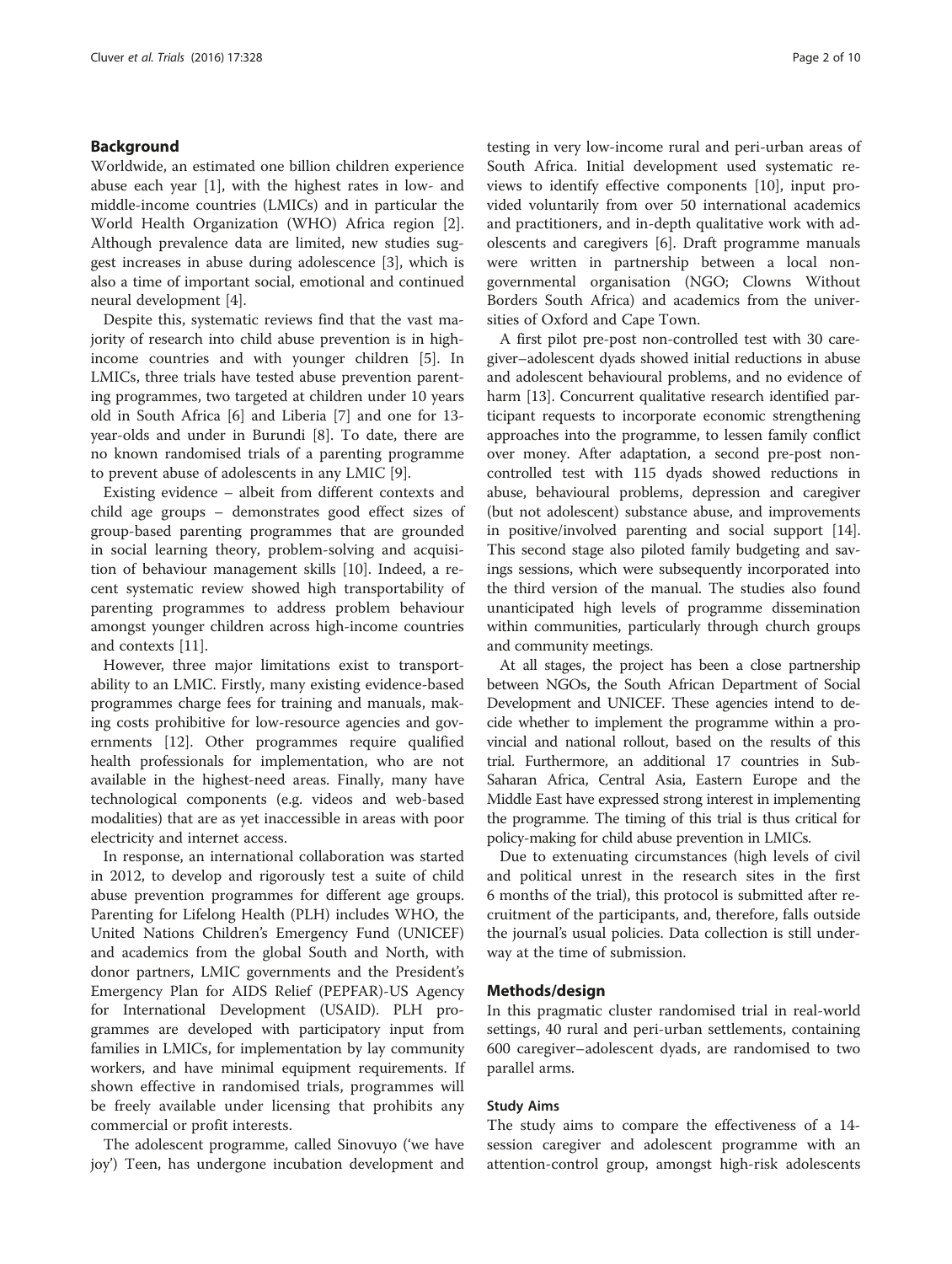

aged 10–18 and their families. Primary outcomes for the trial are (1) harsh and abusive discipline and (2) parenting. Secondary outcomes include adolescent externalising behaviour, parenting stress, mental health and social support. Exploratory outcomes include family financial coping, avoiding risk in the community, sexual harassment/abuse and educational engagement.

# Inclusion criteria

## **Communities**

The communities are rural and peri-urban settlements within a 1-hour driving distance of King William's Town,

in the Eastern Cape province of South Africa. All areas have high rates of unemployment, poor infrastructure and high HIV/AIDS prevalence [[15](#page-8-0)].

## **Participants**

Adolescents are between 10 and 18, and either sleep in the same dwelling for at least four nights a week as their primary caregiver or have regular contact with them. Adolescents and their primary caregivers gave informed consent to participate. Recruitment followed pragmatic trial principles of closely approximating methods of inclusion in NGO or government services. Families were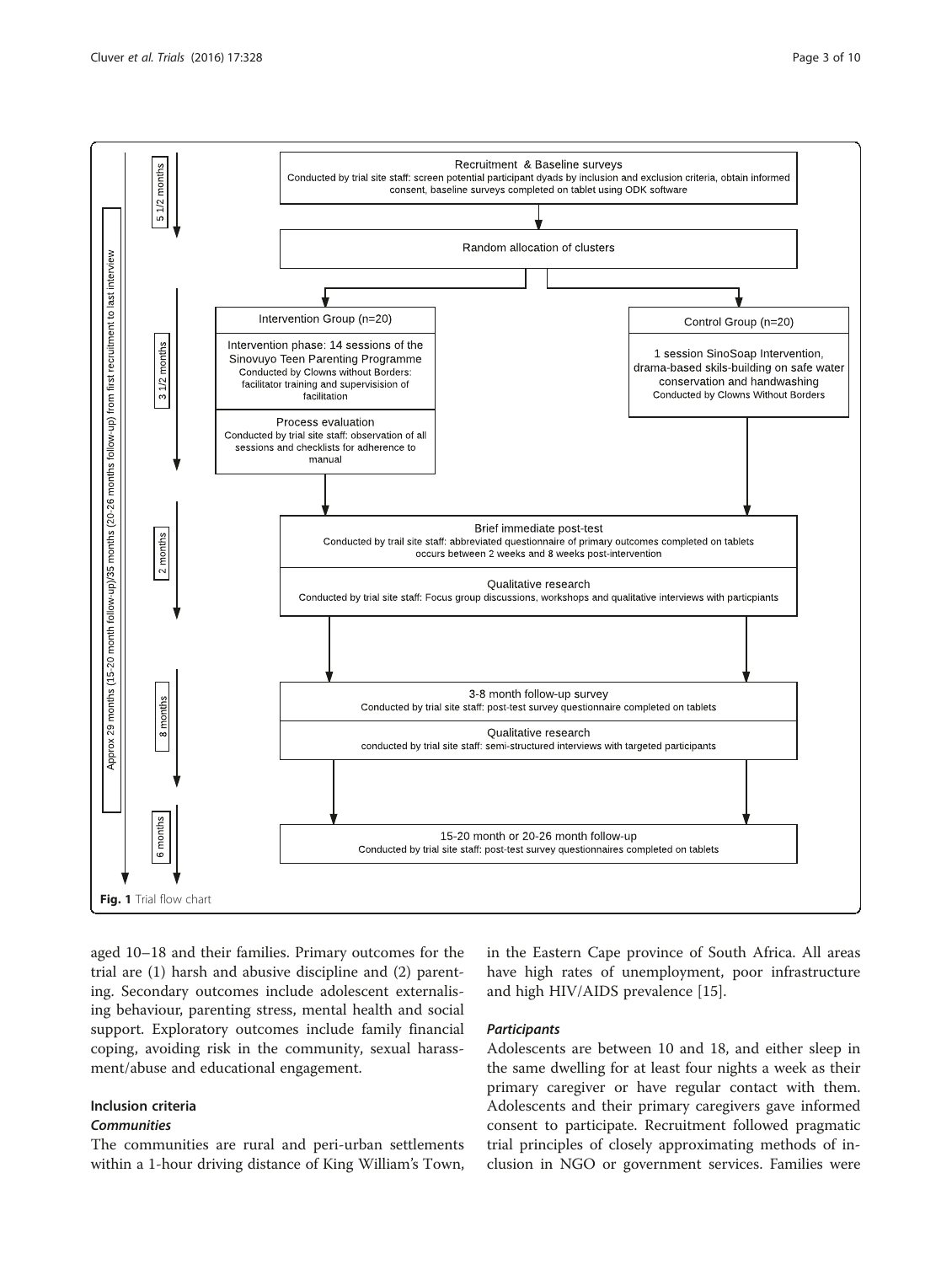referred by a range of social services, schools and local chieftains, and were also able to self-refer as struggling with an adolescent. All families completed a brief screening questionnaire asking if there were regular arguments in the home.

## Exclusion criteria

Following pragmatic trial principles, there were no exclusion criteria for families. There were no requirements for a biological relationship between caregiver and adolescent. Communities required approval from local traditional or political leaders (chieftains and ward councillors), and were estimated to be safe enough (during daylight hours and with local support) to hold a parenting group without serious risk to the participants. If a participant had such severe learning disabilities that they were unable to consent to participation, they were not included in the study for ethical reasons.

## Control sites

Control rural and peri-urban settlements receive a onesession hygiene programme called SinoSoap. This is implemented by the NGO Clowns Without Borders South Africa and involves drama-based skills-building on safe water conservation and handwashing for children. All participating families in control sites receive a 'hope soap': a bar of soap containing a small toy that is only accessible when the soap is used.

#### Intervention sites

Intervention rural and peri-urban settlements receive the 14-session parenting programme called Sinovuyo Teen. Weekly sessions take place in the communities (church and community halls, schools and under trees).

## Programme and training

The intervention programme is implemented by locally recruited unqualified community members and local social auxiliary workers. All programme facilitators received 1 week's initial training and weekly supervisions from Clowns Without Borders South Africa. The training was participatory and activity-based, and training materials are being developed for free availability.

The programme is based on evidence-informed parenting principles, such as praising each other, managing anger and stress, joint problem-solving, non-violent discipline, rules and routines, keeping adolescents safe in the community, and responding to crises (see Table 1). It uses collaborative problem-solving techniques (not didactic methods) and traditional stories, role-play, modelling and stress reduction activities [\[16](#page-8-0)–[18\]](#page-8-0).

Ten programme sessions are joint with caregivers and adolescents, and four sessions have separate components to allow sensitive discussions. Participants are encouraged

| Table 1 Overview of intervention session topics |  |
|-------------------------------------------------|--|
|-------------------------------------------------|--|

| Session | Content                                                            | Mode     |
|---------|--------------------------------------------------------------------|----------|
| 1       | Introducing the programme and defining<br>participant goals        | Joint    |
| 2       | Building a positive relationship through<br>spending time together | Joint    |
| 3       | Praising each other                                                | Joint    |
| 4       | Talking about emotions                                             | Separate |
| 5       | What do we do when we're angry?                                    | Separate |
| 6       | Problem-solving: putting out the fire                              | Joint    |
| 7       | Motivation to save and making a budget with<br>our money           | Joint    |
| 8       | Dealing with problems without conflict I                           | Separate |
| 9       | Dealing with problems without conflict II                          | Separate |
| 10      | Establishing rules and routines                                    | Joint    |
| 11      | Ways to save money and making a family saving plan                 | Joint    |
| 12      | Keeping safe in the community                                      | Joint    |
| 13      | Responding to crisis                                               | Joint    |
| 14      | Widening circles of support                                        | Joint    |

to engage in home practice in the week following each session. For participants unable to attend sessions due to illness, disability etc., khaya (home) catch-ups are arranged to give brief session content at home or in the hospital. A simple lunch is included at the beginning of each session as many participants find concentration difficult due to hunger.

## Randomisation

Stratified randomisation was used. There were 40 eligible study clusters, 32 rural and eight peri-urban clusters, representing the two strata. Complete randomisation was done for clusters within strata in a 1:1 ratio for the intervention and control arms. Following the Cochrane guidelines and to reduce the possibility of recruitment bias [[19](#page-8-0)], randomisation was performed by the study statistician (CL) after recruitment of clusters and before the intervention started, using a random number generator in Excel.

#### Allocation concealment

Blinding of patients and programme implementers is not possible because participants know whether they are receiving a parenting or hygiene programme. However, the trial statistician carrying out randomisation and analyses is blinded, and all efforts are made to keep data collection research staff blinded as to allocation for as long as possible. Due to the nature of the intervention (i.e. families displaying home practice sheets or certificates on their walls, and children in villages singing programme songs from either Sinovuyo Teen or SinoSoap), blinding is not always maintainable. To alleviate this, audio computerassisted self-interview (CASI) methods are used, and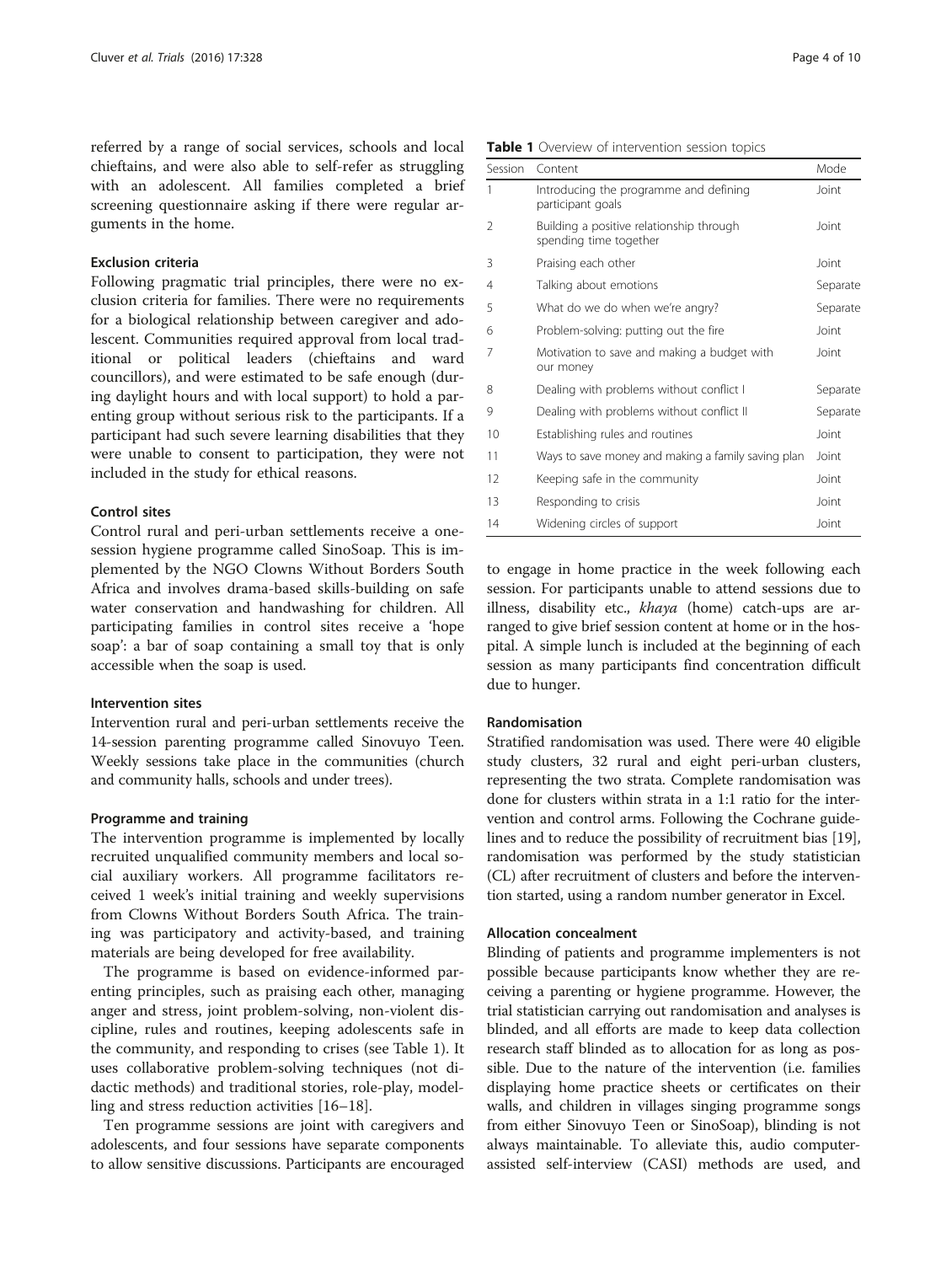training of data collectors included consistent administration and awareness of biases.

#### Measurement points and methods

Primary caregivers and adolescents complete measures independently and in private using a tablet with data collector support at pre-test and 3–8 months post-intervention. Tablet-based questionnaires were designed to be engaging, with embedded activities and pictures, and modified scale responses using colours etc., for participants with low literacy. All questionnaires and audio-CASI sections were prepiloted with local adolescents and caregivers. Open-source software was used, and all questionnaires will be made freely available for other researchers.

Due to the high mobility of adolescents at the beginning of the new school year in January and the national government plans to scale the programme nationally in 2016, an additional brief immediate post-test data collection point was added, with a subset of outcome measures, to assess safety for this unanticipated scale-up. The 3–8-month post-test has been extended due to substantial levels of civil and election-related violence in the study areas, which have necessitated closing down the fieldwork for around 50 % of the time. A 15–20-month or 20–26-month post-test is planned but will depend on financial resources, especially given the unanticipated costs related to violent community protests.

To increase participant retention in the study, we will continue to hold community meetings, and to work with chieftains and local councillors in all sites prior to returning for data collection. Only data on reasons for non-participation will be collected from participants who choose not to continue in the study.

## Measures

All measures were translated into Xhosa and backtranslated. Interviews take place in homes and community settings, using tablet-based questionnaires with audioassisted interviews for stigmatised measures (child abuse, HIV/AIDS etc.). The research team are recruited locally but do not conduct data collection in their home areas, and are trained for a month on research ethics and in working with vulnerable children and families. All questionnaires are available at [www.youngcarers.org.za.](http://www.youngcarers.org.za/)

#### Primary outcomes

Abusive parenting (physical abuse, emotional abuse and neglect) is measured using an adapted version of the International Society for Prevention of Child Abuse and Neglect Child Abuse Screening Tool (ICAST-Child, 18 items, and ICAST-Parent, 22 items) [[20, 21\]](#page-8-0) for use in intervention studies. Positive and involved parenting (16 items), monitoring and inconsistent discipline (16 items) and *corporal punishment* (five items) are measured using

the Alabama Parenting Questionnaire (parent and child versions) [\[22](#page-8-0)].

## Secondary outcomes

Adolescent behaviour problems uses the Child Behavior Checklist [\[23](#page-8-0)] rule-breaking and aggressive behaviour subscales (35 items). Parenting stress is measured using the Parental Stress Scale [\[24](#page-8-0)] (18 items). Caregiver depression (caregiver report only) is measured using the Centre for Epidemiologic Studies Depression Scale (20 items) [[25\]](#page-8-0). Adolescent depression (adolescent report only) uses the short-form Child Depression Inventory (ten items) [\[26](#page-8-0)]. Adolescent suicidality is measured with the Mini International Neuropsychiatric Interview for Children and Adolescents [[27\]](#page-8-0). Social support (for caregivers and adolescents) is measured using the Medical Outcomes Study Social Support Survey [\[28\]](#page-8-0).

#### Exploratory outcomes

Family financial coping uses items assessing shortages in monthly budgets for purchasing meat, electricity etc., and the level of emotional stress experienced as a result, plus items on capacity to respond to emergencies, and borrowing and savings behaviours [[29](#page-8-0)–[31](#page-8-0)]. Planning for avoiding risk in the community is measured using the adapted Parent Teen Sexual Risk Communication Scale III (four items) [[32](#page-8-0)], and five items from the Parent Communication Scale [\[33\]](#page-8-0). Exposure is measured using items from the National Survey of HIV and Sexual Behaviour amongst Young South Africans [\[12, 13\]](#page-8-0), sexual abuse items from the ICAST, and exposure to community violence using three items based on risks identified in the Victimisation/Witnessing of Community Violence subscales of the Social and Health Assessment (SAHA) [[34, 35\]](#page-8-0). *Education* is measured using four adapted items of the SAHA academic motivation scale [[36](#page-8-0)], with school attendance, grade repetition and school records of the South African standardised Annual National Assessment Learner Report if this is conducted as intended in 2016 [\[37](#page-8-0)]. Attitudes towards gender norms in relationships uses four items from the Gender Equitable Men scale [\[38](#page-8-0)].

## Process evaluation assessments

Process evaluation assessments include implementer records of home visits, programme attendance rates, as well as independent observations of participant engagement and implementer fidelity and adherence during sessions. In addition, focus groups with implementers, participants and data collectors explored these topics qualitatively. In the pre-test questionnaire, participants self-assessed their motivation to improve their relationship with their adolescent/ caregiver, intentions to participate in both intervention and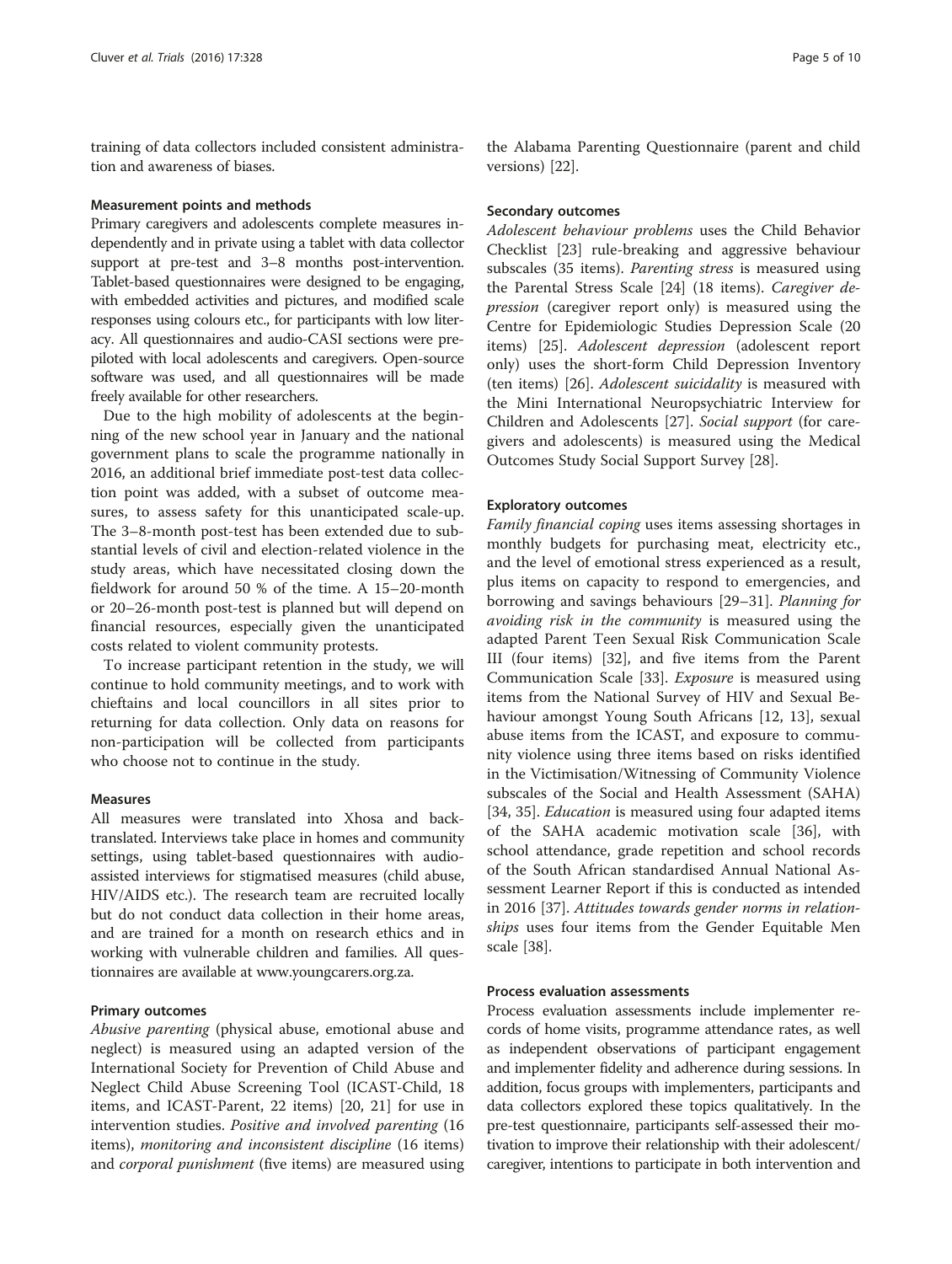control arm programmes, and estimated difficulties and utility of attendance.

#### Qualitative assessment

The collection of linked qualitative data aims to understand how policy, service delivery, and social and economic factors may impact the effectiveness and scalability of the intervention. This focuses on: (a) recommendations of local staff delivering the programme, (b) family experiences of the parenting programme in the wider context of their lives and (c) policy and programming-level considerations for scaling a parenting programme in South Africa. The qualitative research study is conducted in partnership with UNICEF's Office of Research – Innocenti. Ongoing qualitative methods throughout the pilot and randomised trial stages (in English and Xhosa) include record analysis; semi-structured interviews with local and international NGOs, government partners and implementing partners; elite interviews with South African policymakers at the local, provincial and national levels; focus group and individual interviews with beneficiaries and implementers, including interactive activities and participatory visual methodologies; and programme workshop observation.

## Mediating and moderating pathways

Potential mediating pathways that have been shown to mediate change in primary outcomes in other studies of child abuse prevention, will be explored. Given that no known randomised controlled trials (RCTs) have tested a parenting programme for families with adolescents in a LMIC, these mediation analyses will be tentative and based on the programme's theory of change, thus including potential mediators of change in parenting and child abuse such as parenting stress, parent mental health and social support. However, based on more substantial literature on parenting as a mediator of change in youth outcome, if there are main effects on the secondary outcomes of adolescent behavioural problems and mental health, we plan to examine changes in positive and harsh parenting as mediators of change in adolescent outcomes.

Potential moderating factors of programme effects will also be examined. Again, given the novel nature of this study, these are tentatively hypothesised. Potential moderators (see below) will include family AIDS-illness/ death, measured using verbal autopsy/illness questionnaires validated for high-prevalence areas [\[39](#page-8-0)]; poverty measured using the National Food Consumption Survey [[40\]](#page-9-0) and the South African Social Attitudes Survey [\[41](#page-9-0)]; and caregiver experience of maltreatment as a child and current gender-based violence measured using the ICAST-Retrospective (15 items) [[42\]](#page-9-0), five items from the revised Conflict Tactics Scale [\[43\]](#page-9-0) and five items from the 15-item sexual relationship power scale [[44](#page-9-0)]. Potential moderators will also include access to social protection provisions such as grants, community gardens and soup kitchens. We prefer not to predict whether poverty, family psychosocial or illness-related factors will increase or reduce programme effects, since the parenting intervention literature is very mixed on the direction of these moderator effects [[45, 46\]](#page-9-0). We will also examine variations in programme effects based on attendance and participation in the intervention, and implementer fidelity.

Potential mediation and moderation effects will be tested using structural models (either using Hayes' PROCESS path models or structural equation modelling depending on variable type [\[47\]](#page-9-0)), and ideally using three data points at baseline, 3–8 months post-intervention and 15–20 and 20–26 months post-intervention. If the final follow-up is not possible due to financial or practical constraints, the models will use change scores of the mediating/moderating variable from pre- to post-intervention and then analyses should clearly be interpreted with caution.

#### Socio-demographic covariates

Socio-demographic covariates include age, gender, disability level, urban/rural location, household structure, caregiver–child relationship, household employment and HIV/AIDS-related stigma.

#### Statistical analysis plan

The sample size calculation was conducted by YS using the ICAST child abuse measure as the basis as it is the main outcome of policy interest. We estimated the range of intra-cluster correlation coefficients up to 0.08 based on pilot testing in the study area. We note that there are a large number of zero values in the reporting of child abuse in any pragmatic sample. Using Optimal Design software [\[48](#page-9-0)], 40 clusters with 12 families per cluster were required for a minimum detectable effect size of 0.36 for a desired power of .80 with a significance level of 5 % with a two-tailed test. To account for attrition of up to 20 % within each cluster, the target sample size was set at 600 families (40 clusters with 15 families per cluster). Our estimate of expected effect size was based on the effect sizes for maltreatment and parenting outcomes in a recent review of parenting programmes for child maltreatment prevention [[49\]](#page-9-0). This showed an average programme effect of 0.2, but the present study was limited by financial constraints, so will need to reach an effect of 0.36 to find significance.

## Types of analysis

A baseline table reflecting the demographic profile of the households, caregivers and adolescents by arm will be compiled. Statistical analyses will be by intention to treat, with an additional per-protocol analysis. For the analysis of the primary outcomes, the suitability of using linear regression models will be checked. For primary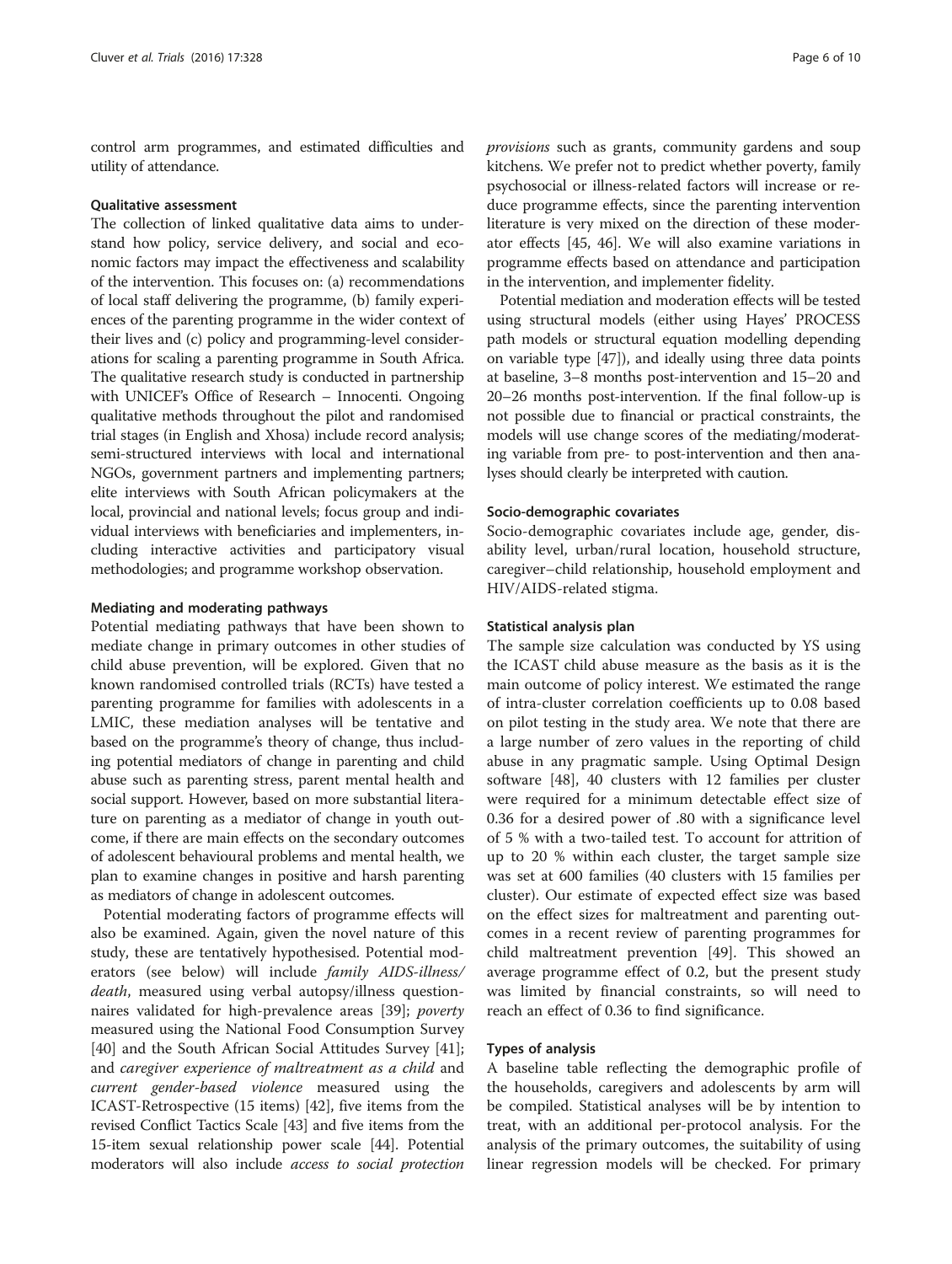outcomes that can be analysed with this approach, a hierarchical linear mixed effects model will be used to evaluate the intervention effect with the cluster and participant (caregiver or adolescent) as the nested random effects. To account for dropouts in the intention-to-treat analysis, the baseline measurement will be part of the repeated outcomes and estimation of the intervention effects will be via maximum likelihood. The significance of the intervention effect will be based on the significance of the arm by the time interaction effect. The models will include the stratification as a fixed effect. The impact of the missing data on the estimated intervention effect will be checked by imputing missing outcome data (ten imputations) using complete baseline and follow-up data and running the same models. For a primary outcome that does not meet the criteria for an individuallevel analysis, an analysis at the cluster level will be used using a standard linear regression model or a nonparametric quantile regression model. These models will allow for the comparison of arms, adjusted for the stratification and baseline cluster value. A similar sensitivity analysis will be done for the cluster-level analysis based on the imputed data. The primary and secondary outcomes will be analysed separately for caregivers and adolescents and a joint outcome model will be done as an exploratory analysis to understand the dependence of outcomes within a dyad. The impact of adherence to the intervention (number of sessions attended) will be assessed using the same models but restricted to the intervention arm.

## Stopping procedures

An independent trial steering committee has been established. Two pilot studies showed no evidence of harm [[13\]](#page-8-0). If there are any indications of negative effects, as noted in process observations or participant reports, the principal investigator and partner NGOs will be alerted, and preventative action taken.

## Modifications to the protocol

Any changes to the protocol will be communicated to the relevant partners and funding bodies via email. The current protocol at the Pan-African Clinical Trials Registry will be updated online.

## Coordinating centre

The coordinating centre at the University of Oxford consists of research and academic staff. It provides administrative and scientific support and runs the fieldwork component of the research. Oxford and the South African site jointly run safety responses to political violence, through WhatsApp messaging for instant communication of unsafe areas and evacuation of staff when needed.

## Steering committee

The steering committee is composed of an independent, international group of academics with experience in running randomised trials of parenting interventions in LMICs, and child protection and child abuse prevention specialists. It provides scientific support and data monitoring where needed. The conduct of the trial is reviewed with this committee every 6 months.

#### Data management

Only a small number of the research team have access to personal identifiers, which are used to match caregiver and child interviews. Using a password-protected internet network, tablet devices transmit participant responses to a password-protected server where the data are automatically captured. Questionnaires sent to the server cannot be altered. Data collected on tablets cannot be accessed unless a key is entered, which is required when they are uploaded to a central network server, which is hosted by the University of Oxford. Thus, the data are protected from both local-server failure and confidentiality breaches. Non-electronic data are stored in a locked filing cabinet. In reporting the findings of this study, names will be omitted and only general locations in which the study took place will be reported. Data will be made available at Data Archive UK or a similar open-access archive. Non-anonymised data will be kept for up to 5 years in locked cabinets.

## Capacity-building and resource-sharing

The trial aims to build capacity in low-resource contexts. This includes recruitment and intensive training of unqualified local staff, with provision of financial support for educational needs and recruitment and training of local community members in programme implementation. All study materials (qualitative and quantitative) will be freely available via the UNICEF and WHO websites. Doctoral and pre-doctoral students from LMICs are included in the study team.

#### Dissemination

## Community-level

The findings will be disseminated to all local communities, local leaders, NGOs and government departments through presentations, and a core research team will remain in the field site for 6 months to do this. At the policy and academic levels, ongoing dissemination is being carried out at academic and professional conferences and to international NGOs, LMIC governments and policymakers with regards to the development and testing of the intervention.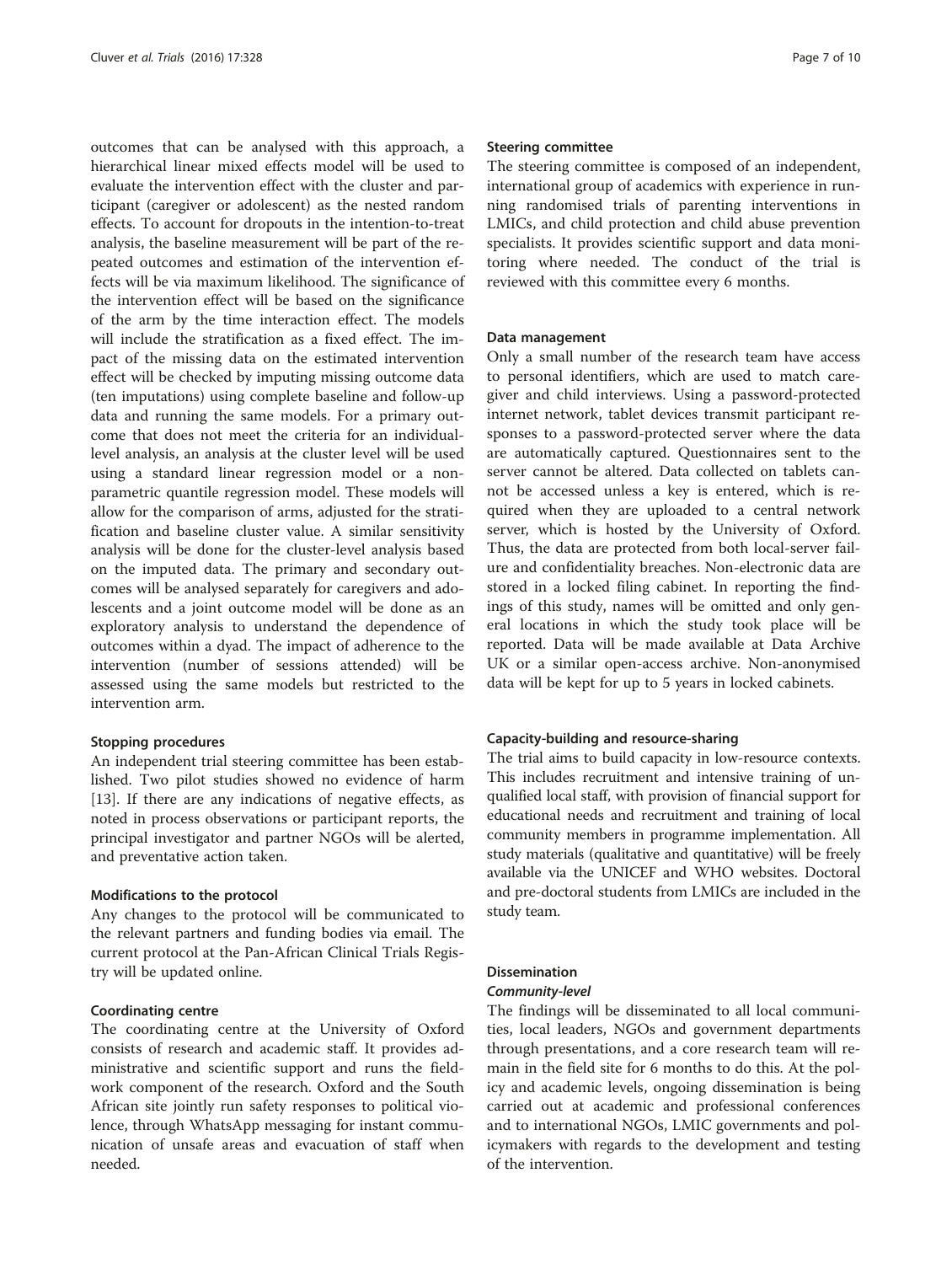## **Discussion**

This study has potentially substantive scientific, policy and programming value. It is the first known randomised trial of a programme to prevent abuse of adolescents in a LMIC. It uses a pragmatic cluster RCT design, to provide maximum relevance to programming in low-resource settings. It is located in an area and with a population experiencing multiple concurrent challenges – and as a result of this, a number of key practical issues have emerged in beginning this trial. The study site has experienced increasing civil unrest, including violent riots related to service access, political rallies, xenophobic violence and protests against corruption. These have caused staff safety concerns, and disruptions to both data collection and intervention programming. Extended periods without electricity, drought and flooding have caused operational delays. Violent crime (hijacking of project vehicles etc.) has been rare but has required restructuring of research processes to increase staff security. Violent armed conflict between private taxi operators and petrol-bombing of roads have restricted transport of staff to field sites. Despite these challenges, the value of a pragmatic trial design is clear: increased external validity to assist decisions by policymakers. The strong interest shown by multiple countries and agencies in this programme highlights the perceived need for effective interventions to combat abuse amongst adolescents, and the importance of rigorous research evidence in this area.

## Trial status

At the time of the revised submission of this manuscript in June 2016, the trial is ongoing. Recruitment commenced in March 2015 and a total of 1108 participants (554 caregiver–adolescent dyads) have been recruited and completed baseline assessments. Despite some delays due to violent protests in programme areas, the intervention took place with all 14 sessions conducted in 19 village/peri-urban clusters and 13 sessions conducted in one cluster. Altogether, 87 % of caregivers and 85 % of adolescents received >90 % of the sessions through groups or home visits. A brief immediate post-test data collection with a subset of primary outcomes was completed in December 2015, showing a 91 % caregiver and 92 % adolescent retention rate. These immediate results were primarily to determine safety and initial effectiveness for policymakers planning the South African national scale-up. The 3- to 8-month follow-up data collection was due to complete in May 2016, but is currently delayed due to severe civil and political violence related to the 2016 local elections, and is now hoped to complete in August. The research team are currently estimating whether a 15–20-month follow-up or a 20–26 month follow-up is financially and practically possible, and if so, this would be expected to complete by December 2017. Since the submission of this manuscript, 16

countries in Southern, Eastern, Central and Northern Africa, South-East Asia and the Middle East have requested access to the programme in order to adapt it and take it to scale in their contexts (Additional file 1).

## Additional file

[Additional file 1:](dx.doi.org/10.1186/s13063-016-1452-8) SPIRIT 2013 checklist: recommended items to address in a clinical trial protocol. (DOC 122 KB)

#### Abbreviations

CASI, computer-assisted self-interview; ICAST, ISPCAN Child Abuse Screening Tools; ISPCAN, International Society for the Prevention of Child Abuse and Neglect; LMIC, low- and middle-income country; NGO, non-governmental organisation; PEPFAR, President's Emergency Plan for AIDS Relief; PLH, Parenting for Lifelong Health; RCT, randomised controlled trial; SAHA, Social and Health Assessment; UNICEF, United Nations Children's Emergency Fund; USAID, US Agency for International Development; WHO, World Health Organization

#### Acknowledgements

The team wishes to acknowledge resources made available from the Adolescent Well-being Research Programme, funded primarily by the Department for International Development, the Economic and Social Research Council's Impact Acceleration Account at the University of Oxford, the Eastern Cape Provincial Department of Social Development and the South African National Arts Council. In the broader PLH suite, we are grateful to our many donor partners. Please see [http://www.who.int/violence\\_injury\\_prevention/violence/child/plh/en/](http://www.who.int/violence_injury_prevention/violence/child/plh/en/) for further details of both the full suite of programmes and our donor partners. The authors would also like to thank those who contributed to the study: Lorraine Sherr, Tshiamo Petersen, Sibongile Tsoanyane, Christopher Mikton and Lulu Ncobo.

#### Funding

The study and intervention are supported by the European Research Council (ERC) under the European Union's Seventh Framework Programme (FP7/ 2007-2013) with ERC grant agreement 313421, UNICEF Innocenti Office of Research, UNICEF South Africa, The John Fell Fund and the Leverhulme Trust (PLP-2014-095).

#### Availability of data and materials

Sinovuyo Teen manuals and programme materials will be made freely available online, and UNICEF has sponsored free printed versions. All research materials (i.e. questionnaires, study process materials and qualitative toolkit) will be made freely available on UNICEF and WHO websites. The study data will be made available on open-access websites such as the South African Data Archive and the European Clinical Trials database.

#### Authors' contributions

LC conceived of the study and drafted the manuscript for publication. FM participated in the design of the study and drafted an extensive study protocol. YS participated in the design of the study, drafted an extensive study protocol and performed sample size calculations. CLW provided overall guidance in RCT design and contributed to the development of the protocol. RHR participated in the design of the study and drafted an extensive study protocol. AR participated in the design of the study, drafted an extensive study protocol and trialled methods in the planning stages. CL participated in the design of the study and planned the statistical analyses. JS and DB participated in the design and trial of measures and helped draft the protocol. RC, CW, NS and PM participated in the design and adaptation of the trial through trial methods and community liaison in the planning stages. JL participated in the design of this study and provided feedback during protocol development. FG provided overall guidance in RCT design. JD and HL participated in the design of the qualitative study. MN and SDS developed innovative methods for use of audio-CASI with non-literate populations. ML participated in the design of the study and provided feedback on the manuscript. All authors read and approved the final manuscript.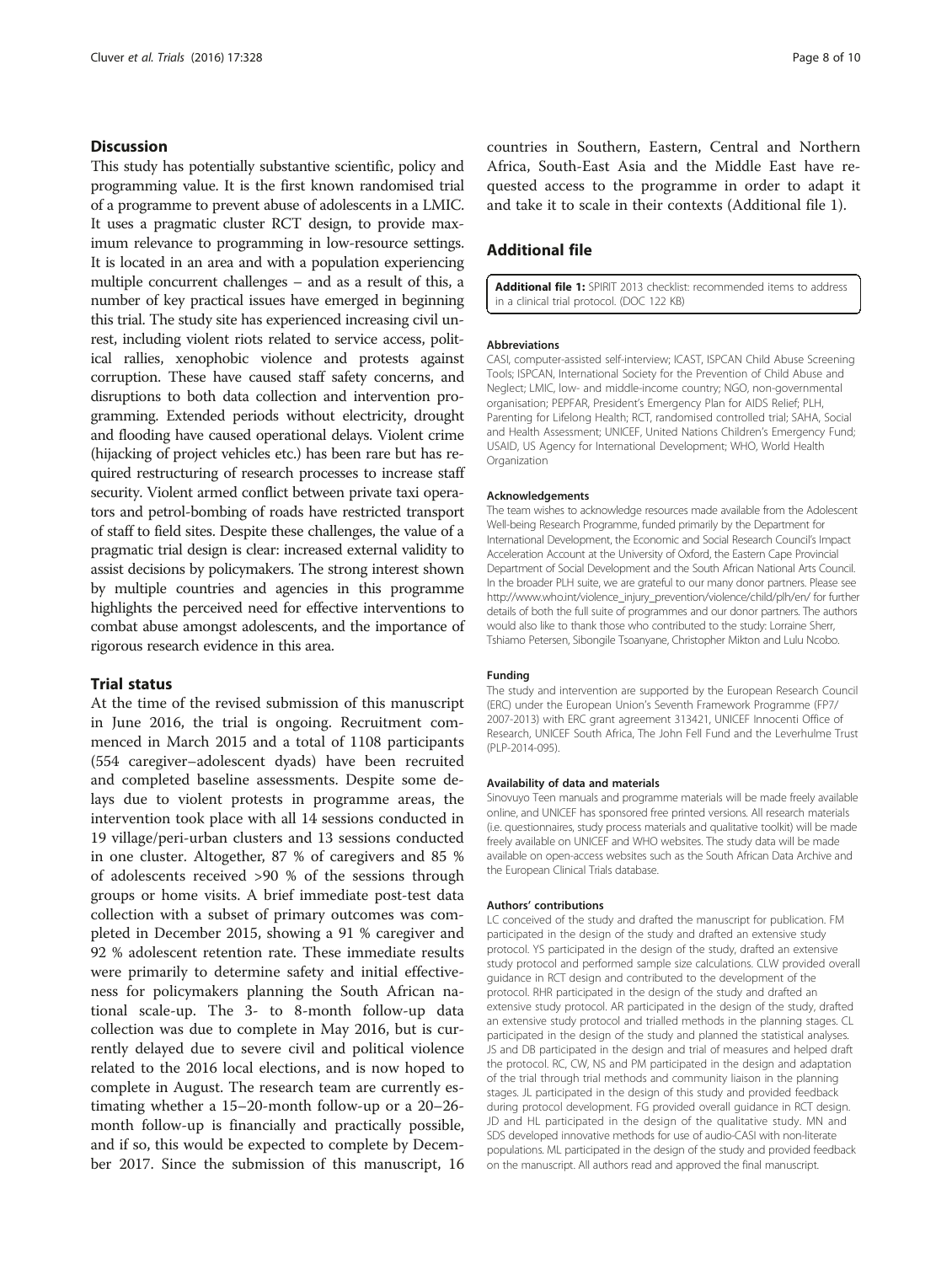#### <span id="page-8-0"></span>Competing interests

JD, LC, JL, CLW were involved in the design of the Sinovuyo Teen programme. No profit or financial gain will be made from this programme.

#### Ethics approval and consent to participate

Ethical protocols were approved by the Faculty of Humanities Ethics Review Committee, University of Cape Town (PSY2014-001) and the Social Sciences and Humanities Inter-divisional Research Ethics Committee, University of Oxford (SSD/CUREC2/11-40), the European Research Council (ERC-2012-StG 313421-PACCASA) and South African provincial Departments of Social Development and Basic Education. Written voluntary informed consent is obtained from all participants and consent procedures are read aloud for those with limited literacy. Families do not receive monetary incentives, but receive 'thank-you packs' with a certificate of participation, a snack, stationery for school and toiletries at pre-test. At post-test, families receive a small food parcel. Confidentiality is maintained, except if participants are at risk of significant harm or request assistance. If participants report severe abuse, rape, recent suicide attempts or other significant harm, immediate referrals are made to child protection, health and HIV/AIDS services, with follow-up support.

#### Author details

<sup>1</sup>Centre for Evidence-Based Intervention, Department of Social Policy & Intervention, University of Oxford, Barnett House, 32 Wellington Square, Oxford OX1 2ER, UK. <sup>2</sup>Department of Psychiatry and Mental Health, University of Cape Town, Cape Town, South Africa. <sup>3</sup>Institute of Criminology, University of Cambridge, <sup>4</sup>Department of Psychology, University of Cape Town, Cape Town, South Africa. <sup>5</sup>Biostatistics Unit, South African Medical Research Council, Cape Town, South Africa. <sup>6</sup>Clowns Without Borders South Africa, PO Box 18670, Durban 4014, South Africa. <sup>7</sup>UNICEF, Offices of Research – Innocenti, Florence, Italy.

#### Received: 22 March 2016 Accepted: 28 June 2016 Published online: 19 July 2016

#### References

- 1. Hillis S, Mercy J, Amobi A, Kress H. Global prevalence of past-year violence against children: a systematic review and minimum estimates. Pediatrics. 2016;137(3):1–13.
- 2. UNICEF. Hidden in plain sight: a statistical analysis of violence against children. New York: UNICEF; 2014.
- Burton P, Ward CL, Artz L. The Optimus study on child abuse, violence and neglect in South Africa. Cape Town: The Centre for Justice and Crime Prevention; 2015.
- 4. Blakemore SJ. Imaging brain development: the adolescent brain. Neuroimage. 2012;61(2):397–406.
- 5. Mikton C, Butchart A. Child maltreatment prevention: a systematic review of reviews. Bull World Health Organ. 2009;87:353–61.
- 6. Lachman JM, Sherr L, Cluver L, Ward CL, Hutchings J, Gardner F. Integrating evidence with local contextual factors to develop a parenting program in low-income communities in South Africa. J Child Fam Stud. In press.
- 7. International Rescue Committee. Parents make the difference: findings from a randomised impact evaluation of a parenting program in rural Liberia. London: International Rescue Committee Report; 2014.
- 8. Annan J, Bunderviet T, Seban J, Costigan J. Urwaruka Rushasha. A randomised impact evaluation of village savings and loans associations and family-based interventions in Burundi. Washington, DC: International Rescue Committee and USAID; 2013.
- Knerr W, Gardner F, Cluver L. Improving positive parenting skills and reducing harsh and abusive parenting in low- and middle-income countries: a systematic review. Prev Sci. 2013;14:352–363.
- 10. Barlow J, Johnston I, Kendrick D, Polnay L, Stewart-Brown S. Individual and group-based parenting programmes for the treatment of physical child abuse and neglect. Cochrane Database Syst Rev. 2006;3(Art. No: CD005463):1–20.
- 11. Gardner F, Montgomery P, Knerr W. Transporting evidence-based parenting programs for child problem behavior (age 3–10) between countries. Systematic review and meta-analysis. J Clin Child Adolesc Psychol. 2015;53:1–14.
- 12. Eisner M, Humphreys DK, Wilson P, Gardner F. Disclosure of financial conflicts of interests in interventions to improve child psychosocial health: a crosssectional study. PLoS One. 2015;10(11):e0142803.
- 13. Cluver L, Lachman J, Ward C, Gardner F, T P, Hutchings J, Mikton C, Meinck F, Tsoanyane S. Development of a parenting support programme to prevent

abuse of adolescents in South Africa: findings from a pilot pre-post study. Res Social Work Prac. In press.

- 14. Cluver L, Meinck F, Yakubovich A, Doubt J, Redfern A, Ward C, Salah N, De Stone S, Petersen T, Mpimpilashe P, et al. Reducing child abuse amongst adolescents in low- and middle-income countries: a pre-post trial in South Africa. BMC Public Health. In review. in press.
- 15. Department of Health. Province of the Eastern Cape Annual Report 2010/11. Pretoria: Department of Health; 2012.
- 16. Barlow J, Coren E, Stewart-Brown S. Meta-analysis of the effectiveness of parenting programmes in improving maternal psychosocial health. Br J Gen Pract. 2002;52:223–33.
- 17. Gardner F, Burton J, Klimes I. Randomised controlled trial of a parenting intervention in the voluntary sector for reducing child conduct problems: outcomes and mechanisms of change. J Child Psychol Psychiatry. 2006;47(11):1123–32.
- 18. Potterton J, Stewart A, Cooper P, Becker P. The effect of a basic home stimulation programme on the development of young children infected with HIV. Dev Med Child Neurol. 2010;52(6):547–51.
- 19. Higgins J, Green S (eds.). Cochrane Handbook for systematic reviews of interventions, Version 5.1.0. London: The Cochrane Collaboration; 2011.
- 20. Zolotor AJ, Runyan DK, Dunne MP, Jain D, Peturs HR, Ramirez C, Volkova E, Deb S, Lidchi V, Muhammad T et al. ISPCAN Child Abuse Screening Tool Children's Version (ICAST-C): instrument development and multi-national pilot testing. Child Abuse Negl. 2009;33(11):833–41.
- 21. Runyan DK, Dunne MP, Zolotor AJ, Madrid B, Jain D, Gerbaka B, Menick DM, Andreva-Miller I, Kasim MS, Choo WY et al. The development and piloting of the ISPCAN Child Abuse Screening Tool – Parent version (ICAST-P). Child Abuse Negl. 2009;33(11):826–32.
- 22. Frick P. The Alabama Parenting Questionnaire. Alabama: University of Alabama; 1991.
- 23. Achenbach T. Manual for the youth self-report and 1991 profile. Burlington: University of Vermont; 1991.
- 24. Berry J, Jones W. The parental stress scale: initial psychometric evidence. J Soc Pers Relat. 1995;12:463–72.
- 25. Radloff L. The CES-D scale: a self-report depression scale for research in the general population. Appl Psychol Meas. 1977;1:385–401.
- 26. Kovacs M. Children's depression inventory. Niagara Falls: Multi-Health Systems; 1992.
- 27. Sheehan D, Shytle D, Milo K. MINI KID: mini international neuropsychiatric interview for children and adolescents, English version 4.0. Paris: University of South Florida, Tampa and Hopital de la Salpetriere; 2004.
- 28. Sherbourne C, Stewart A. The Medical Outcomes Survey (MOS) social support survey. Soc Sci Med. 1991;32:705–14.
- 29. Lown J. Development and validation of a financial self-efficacy scale. J Financ Couns Plann. 2011;22(1).p.54–63. [http://ssrn.com/abstract=2001554.](http://ssrn.com/abstract=2001554)
- 30. Karlan D, Linden L. Loose knots: strong versus weak commitments to save for education in Uganda. Kampala: National Bureau of Economic Research; 2014.
- 31. Kast F, Meier S, Pomeranz D. Under-savers anonymous: evidence on selfhelp groups and peer pressure as a savings commitment device (Working Paper No. 18417). Kampala: National Bureau of Economic Research; 2011.
- 32. Hutchinson M. The Parent–Teen Sexual Risk Communication Scale (PTSRC-III). Nurs Res. 2007;56(1):1–8.
- 33. McCarty C, Doyle S. Parent–child communication (child/parent) (Fast Track Project Technical Report). Durham, NC: Duke University Press. 2001. [http://](http://www.fasttrackproject.org/) [www.fasttrackproject.org/.](http://www.fasttrackproject.org/)
- 34. Ruchkin V, Schwab-Stone M, Vermeiren R. Social and Health Assessment (SAHA) psychometric development summary. New Haven: Yale University; 2004.
- 35. Ward C, Martin E, Theron C, Distiller G. Factors affecting resilience in children exposed to violence. S Afr J Psychol. 2007;37(1):165–87.
- 36. Adolescent Pathways Project. Social support scale: psychometric development summary. New York: New York University; 1992.
- 37. Banerjee A, Duflo E. The economic lives of the poor. J Econ Perspect. 2007; 21(1):141–68.
- 38. Pulerwitz J, Barker R. Measuring attitudes toward gender norms among young men in Brazil: development and psychometric evaluation of the GEM Scale. Men Masculinities. 2008;10:322–38.
- 39. Lopman B, Barnabas R, Boerma T, Chawira J, Gaitskell K, Harrop T, Mason P, Donnelly C, Garnett G, Nyamukapa C Huskisson J, Dannhauser A, Vorster HH, Nesmvuni AE et al. Creating and validating an algorithm to measure AIDS mortality in the adult population using verbal autopsy. Public Libr Sci Med. 2006;3(8):1273–81.